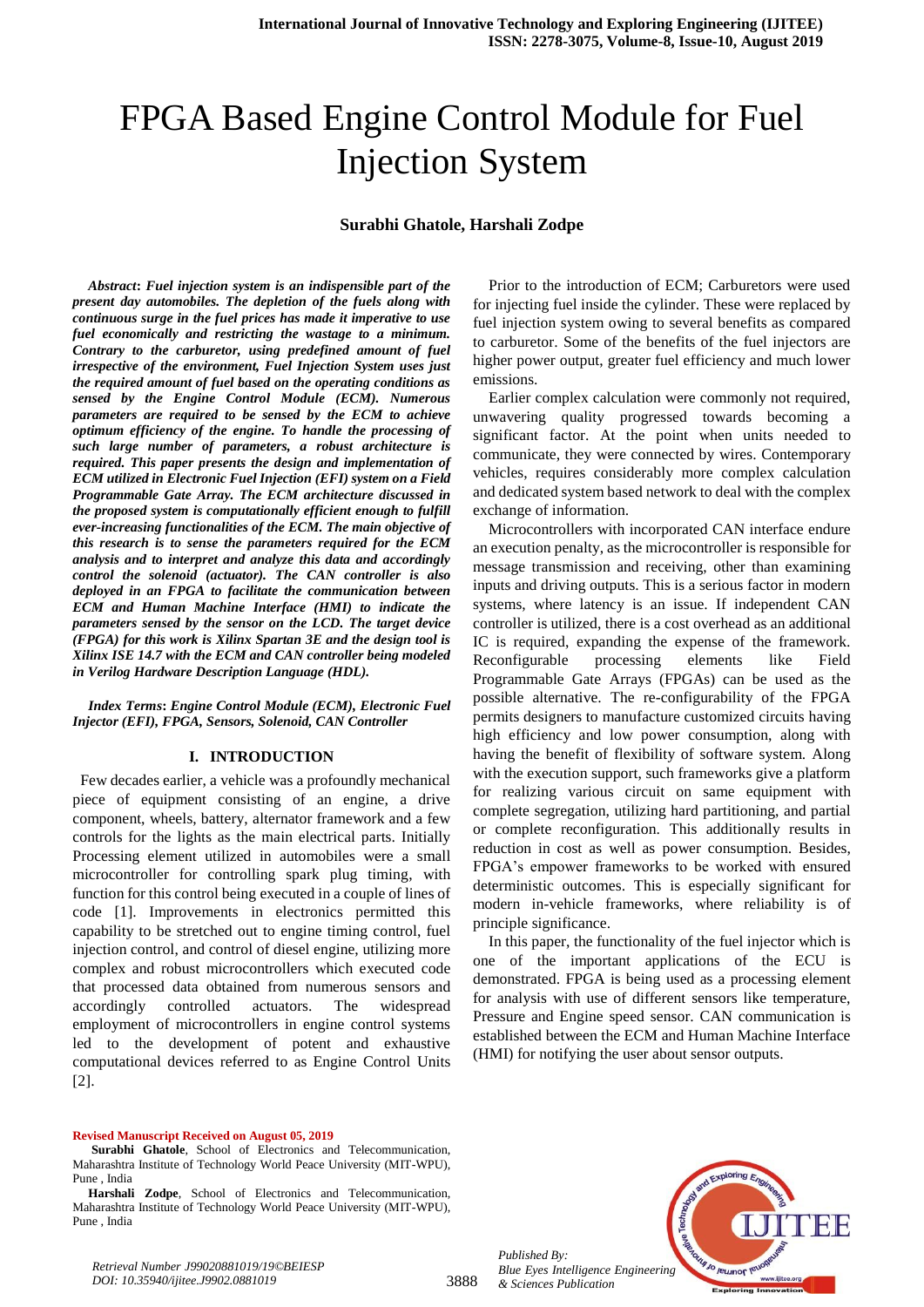# **II. SYSTEM OVERVIEW**

*A. OVERVIEW OF ENGINE CONTROL UNIT*



**Figure 1: Engine Control Module [3]**

An Engine Control Unit (ECU) is considered as an "electronic brain" that ensures optimum performance of an engine. In order to achieve peak efficiency ECU has to directly or indirectly control various different modules or parameters. Some of the parameters that ECU controls are air/fuel ratio, ignition timing, idle speed, variable valve timing. To control above mentioned parameters ECU acquires inputs from sensors located at different positions in the vehicle. Depending on the data received from sensors ECU provides output parameters to control the actuators.Some of the most commonly used sensor inputs for ECU are air temperature sensor, coolant temperature sensor, throttle position sensor, manifold pressure sensor and engine speed sensor. Information obtained from sensors is processed and this processed signal is sent through ECU's output to control fuel and ignition system. The processed signal informs the injectors about the quantity of fuel that needs to be injected so that required air-to-fuel ratio is achieved. It also notifies spark plug about the appropriate time to ignite the fuel for complete combustion of air-fuel mixture.

### *B. OVERVIEW OF FUEL INJECTOR SYSTEM*

The fuel injection system used in the Compression Ignition (CI) engines is one of the most crucial elements of the vehicular engine. The performance of the fuel injector largely dictates the performance of the engine. The power output, economical consumption of fuel is all controlled by the output of the fuel injector. Fuel injector carries out the principal task of controlling and initialization of the combustion process. The infusion of fuel in the combustion engine at the end of the compression stroke leads to the atomization of the fuel into very fine droplets. Surface area of droplets of fuel is increased by atomizing it into very fine droplets, enabling complete combustion caused by efficient mixing of air and fuel. The process of atomizing the fuel is performed by forcing the fuel through a tiny orifice which is subjected to a heavy pressure. The heat transfer from the air fuel moisture and compressed air causes the vaporization of these droplets. Constant heat transfer from the compressed air to the fuel consequently increases the fuel temperature and eventually exceeds its self ignition temperature value. This initiates the process of fuel combustion owing to the spontaneous ignition of the fuel. A well designed fuel injector assures rapid and exhaustive combustion of the fuel which is essential for the optimum utilization of the injected fuel. The injector module comprises of a needle valve, a compression spring, a nozzle and an injector body. All these components working in cohesion constitute the fuel injector.

## *C. DESIGN OVERVIEW OF THE PROPOSED SYSTEM*

In this research Spartan 3E is used for ECM analysis which is used inside the fuel injection system. The primary reason for selecting Spartan 3E is the large number of I/O pins it provides for interfacing multiple sensors. Additional advantages associated with FPGA as compared to other architectures are high efficiency, cheap, partial or complete reconfiguration and hard partitioning of modules [4]. The proposed system takes input from three sensors namely temperature, pressure and engine speed sensor. ADC MCP3204 is used for converting analog input from sensors to digital. As this ADC used is an SPI based ADC; code for SPI is written in Verilog HDL and deployed in an FPGA to facilitate communication between the ADC interfacing board and FPGA. PWM signal is generated to control the solenoid whose duty cycle is varied in accordance with the sensed parameters.

Code for CAN controller is written in Verilog HDL and is deployed in an FPGA. CAN controller is used to establish communication between ECM and HMI. Sensor outputs indicating temperature of the intake air, fuel pressure and engine RPM values are given as input message to CAN controller.

The proposed work is developed and implemented in Xilinx ISE 14.7 Design Suite and is coded in Verilog HDL. The functionality of the design is verified in simulation using ISim simulator and is physically verified by downloading the code on a Spartan 3E FPGA.

### **III. METHODOLOGY**

In this section the block diagram of the proposed Fuel Injector system given in Figure 2 is explained in detail.

The position of the solenoid valve, to regulate the flow of fuel in the engine, is controlled by the sensor outputs. Here, we are considering three sensors for achieving this purpose. A temperature sensor is used for monitoring the temperature of the air flowing into the combustion chamber and the pressure sensor output decides the degree of opening and closing of the solenoid valve facilitating the flow of fuel to maintain the optimum air to fuel ratio. Engine speed sensor is used to monitor the revolving speed of the crankshaft in Revolutions per minute (RPM). The temperature sensor deployed is LM35 having a sensing range of  $-55^{\circ}$ C to  $+150^{\circ}$ C and operating at 5 Volts [5]. The pressure sensor used in our work is a force sensor resistor with the sensing range of 10g to 10kg. The sensing material varies its resistance depending on the amount of pressure being applied. In idle state (when the sensor is not subjected to any external pressure) it exhibits high resistance of the order of  $1\text{M}\Omega$ . [6]



*Published By:*

*& Sciences Publication*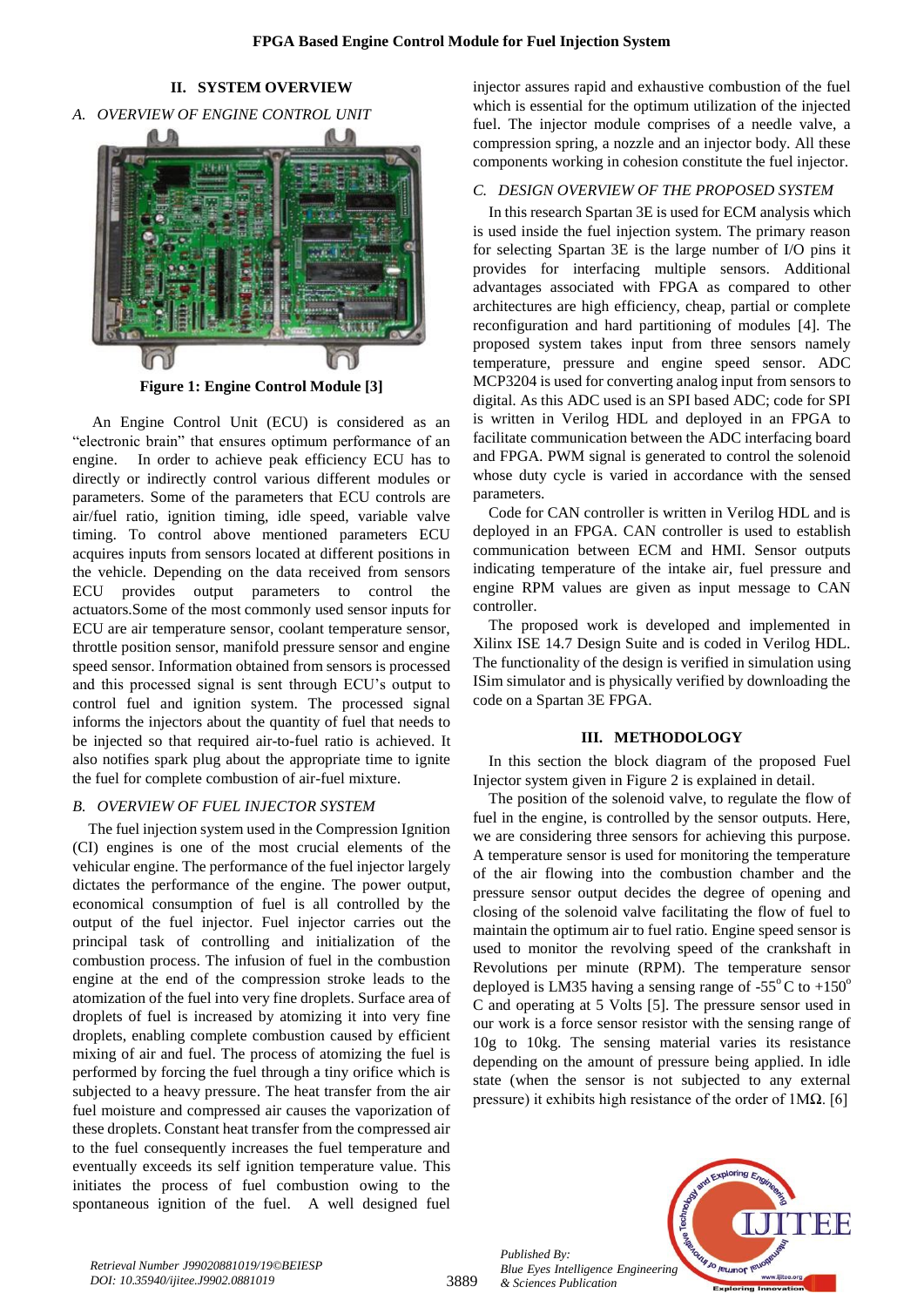

**Figure 2: Block Diagram Of The Proposed Fuel Injector System**

Analog values need to be converted to digital form to be processed by FPGA. Outputs of the aforementioned sensors are analog in nature and require conversion to digital form to allow for further processing. ADC MCP 3204, a successive approximation 12-bit ADC programmed for four single ended inputs (channels) is used in our work. This ADC uses serial peripheral interface (SPI) protocol to communicate with the devices and has conversion rate of up to 100ksps and operates in the range of 2.7 volts to 5.5 volts. [7]. The SPI communication protocol is coded in Verilog HDL and deployed in an FPGA to facilitate communication between the ADC interfacing board and FPGA.

The digital output from the ADC is processed by the FPGA to generate the PWM signal which in turn controls the solenoid valve. The duty cycle or the pulse width of the PWM signal will determine the ON time of solenoid.

The FPGA also houses a 16\*2 LCD module which displays the temperature and pressure values from the sensors. FPGA also acts as the master to transmit the sensor data to the slave or receiver module using the CAN communication protocol. The FPGA considered for our implementation is Xilinx Spartan 3E. The XC3S500E have 500K system gates 10476 equivalent logic cells,73k distributed RAM bit's,360K block RAM bit's, 232 maximum user I/O and 92 maximum differential I/O pairs [8]. The receiver node is PIC18F4520 microcontroller. The MCP2551 CAN transceiver module is used for both transmission and reception purposes.

### **IV. EXPERIMENTAL SETUP**

Engine used for this research work was a 4 stroke single cylinder engine. It had a rated power of 5 HP at 1500 RPM. Temperature sensor was used for monitoring the temperature of the intake air. Pressure sensor was used for measuring the fuel pressure in the tank. Engine speed sensor was used for indicating the RPM value of the engine.

Specifications of the engine on which this ECM was tested are as follows:

- Engine: Cummins diesel engine with D.C generator
- Injection timing : 280 BDC
- Compression ratio : 16.5:1
- Orifice diameter : 20mm
- Maximum H.P : 5 H.P
- Stroke : 110mm
- Bore : 80mm
- Type : water cooled
- Maximum load of engine: 15.252 amps

# **V. IMPLEMENTATION RESULTS**

In this section, the implementation results of the proposed system and CAN controller is presented. These implementations are simulated and verified using ISim simulator. The main module consists of several sub modules such as ADC interfacing, LCD interfacing, PWM generator and CAN controller. The functionality of the implemented CAN controller is verified in simulation using ISim simulator before deploying it in an FPGA. The CAN controller implemented is compatible with CAN 2.0B. The identifier used for assigning priority to message being sent is of 11-bit. Results obtained in simulation are shown in figure 3.



**Figure 3: Simulation results of CAN controller**

Figure 4 shows the implementation setup of the proposed system.



**Figure 4: Implementation setup consisting of sensor interfacing and CAN communication**

Jo Jeumor le

w.iiitee.c

`HH





3890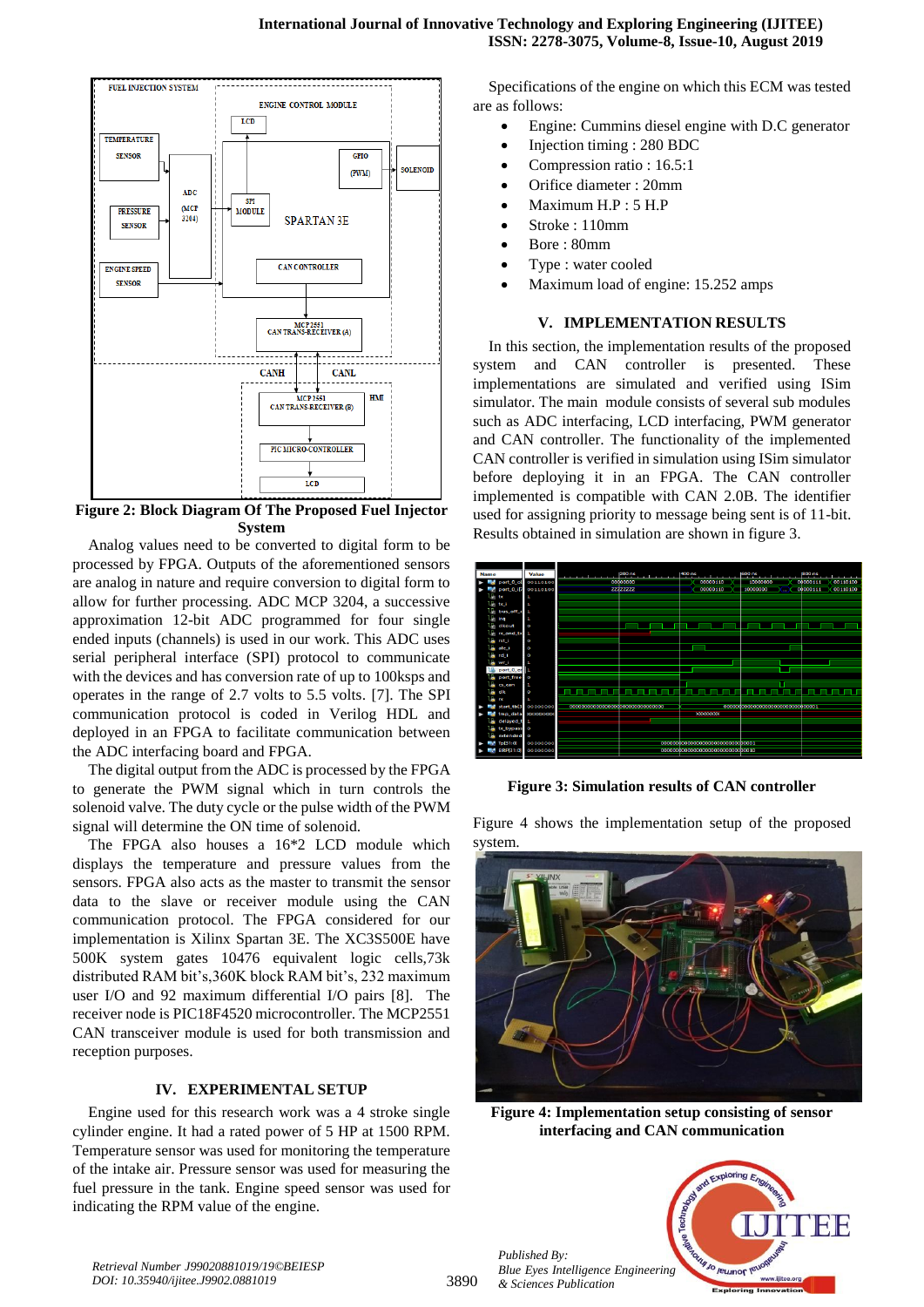| Table 1: Relation between different ECM parameters |  |  |
|----------------------------------------------------|--|--|
|----------------------------------------------------|--|--|

| <b>Boost</b> | <b>Engine speed</b> | <b>PWM</b> |
|--------------|---------------------|------------|
| pressure     | (RPM)               | $(\%)$     |
| (psi)        |                     |            |
| 5            | 626                 | 20.32      |
| 13           | 712                 | 22.4       |
| 18           | 800                 | 26.32      |
| 21           | 903                 | 32.98      |
| 27           | 1000                | 38.5       |
| 32           | 1200                | 40.8       |
| 38           | 1304                | 42.45      |
| 44           | 1400                | 42.85      |
| 58           | 1513                | 43.25      |
| 72           | 1600                | 45.65      |
| 81           | 1702                | 46.22      |
| 87           | 1800                | 46.5       |
| 93           | 1914                | 46.71      |
| 95           | 2002                | 47.98      |
| 100          | 2100                | 48.5       |

From the results given in table 1 shows the relation between engine speeds, boost pressure and duty cycle of PWM signal generated for solenoid operation.

The duty cycle of PWM signal is calculated using the formula:

$$
Duty cycle = (T_{on}/T_{on} + T_{off}) \times 100\% \tag{1}
$$

Where,  $T_{on}$  is the duration for which the signal is high and  $T_{off}$ is the duration for which the signal is low.

It was observed from the table that the as the engine speed increases the fuel pressure increases and hence the duty cycle of the PWM signal applied to the fuel injector increases.



**Figure 5: Graphical representation of the relation between sensor output and duty cycle of PWM**

The Figure 5 shows the graphical representation of PWM output with respect to Pressure and Engine speed sensor. Figure 6 shows the sensor outputs at the transmitting side of CAN network where M gives the engine speed in RPM, T gives the temperature and P represents the sensed pressure value. From figure 7 it can be seen that the LCD connected to microcontroller which represents the receiving end of the CAN network displays similar values of sensed parameters as displayed on the transmitting side LCD shown in Figure 6.



**Figure 6: LCD displaying the sensor output at the transmitting end of CAN network**



**Figure 7: LCD displaying the sensed output at the receiving end of CAN network**

# **VI. CONCLUSION**

Engine Control Module is the heart of the Engine Management System. Conventional ECMs using microcontrollers as the processing element have several drawbacks as compared to FPGAs. In this paper the implementation of Fuel injector, an application of ECM on FPGA is discussed. A robust and efficient ECM architecture cable of sensing and processing large number of parameters is proposed. From the results obtained it can be inferred that FPGA can be used as an alternative to microcontrollers for implementing the ECM to exploit additional features inherent to FPGA. CAN protocol is used to establish communication between ECM and HMI for indicating the sensor outputs.

#### **ACKNOWLEDGMENT**

This research was supported by Cummins Technical Centre India (CTCI). We would like to extend our heartfelt gratitude towards CTCI for giving me this opportunity and also to our team who helped us with their expertise in completion of this research work.



*Published By: Blue Eyes Intelligence Engineering & Sciences Publication*